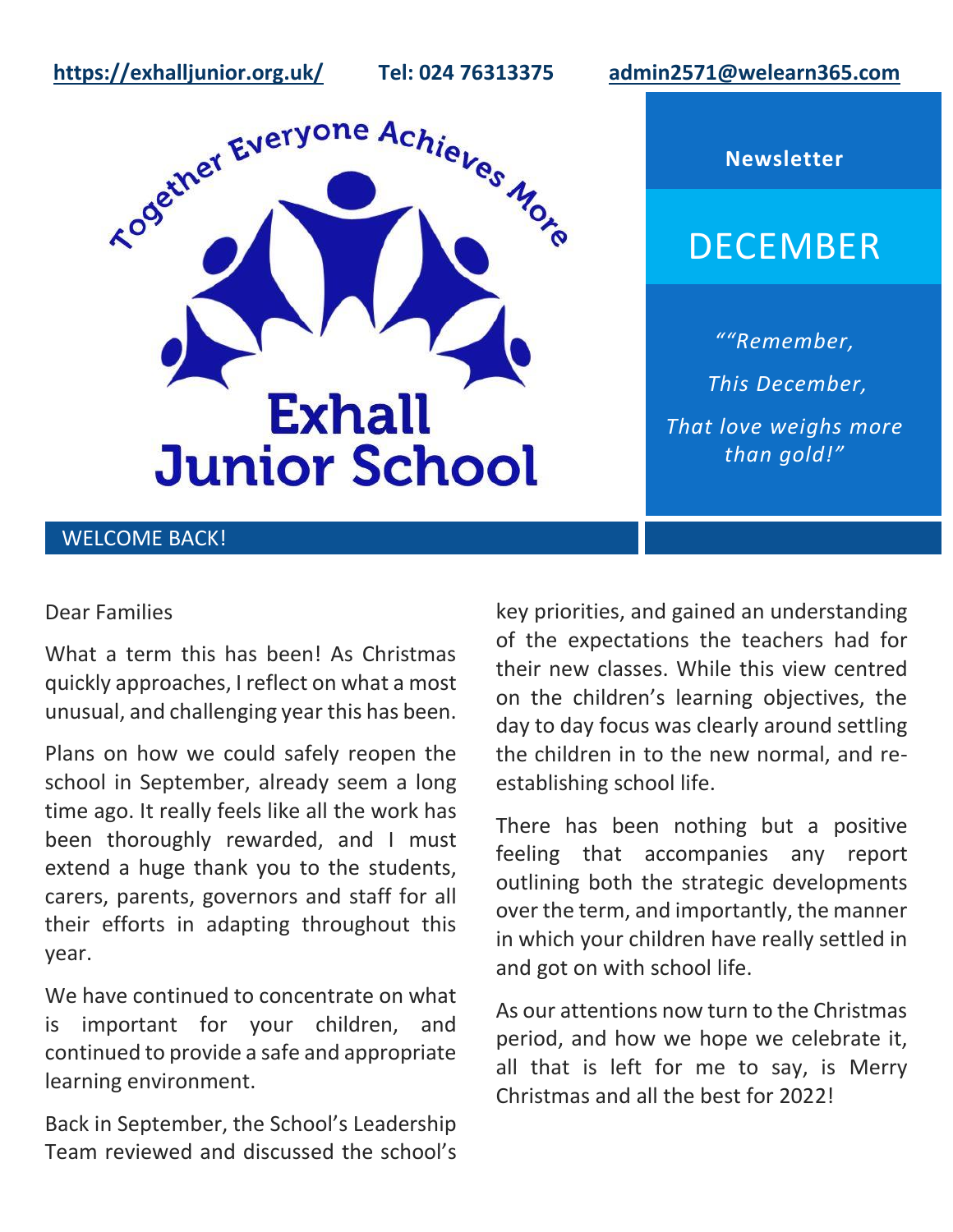#### **Christmas Carols**

Despite the disappointment of not going to St Giles Church, we did mange to have our own Community Christmas Carol event on Wednesday.

Singing outside is tricky to do as everything sounds different, but we all coped really well and even though it was a different end to the term, it was a festive end to the term.



#### **New Governors**



Exhall Junior School is pleased to welcome two new co-opted governors to the school Governing Body this term; Jenny Lewington and Joanne Parker.

Would you like to be more involved in our school? The board of Governors are looking for another governor to join us on our journey. Enthusiasm is a must, as well as the ability to support and share ideas to make Exhall Junior School the best that it can be.

To find out more about being a governor, come and speak with us, write a short covering email telling us what you will bring to the role and send it to admin2571@welearn365.com.

### **Football Tournament**

We had another successful football event this month, this time it was the Year5/6 Girl's team. Mr Burch said that the girls were a credit to the school and that they played some fantastic football entirely in the right spirit.

Well done!

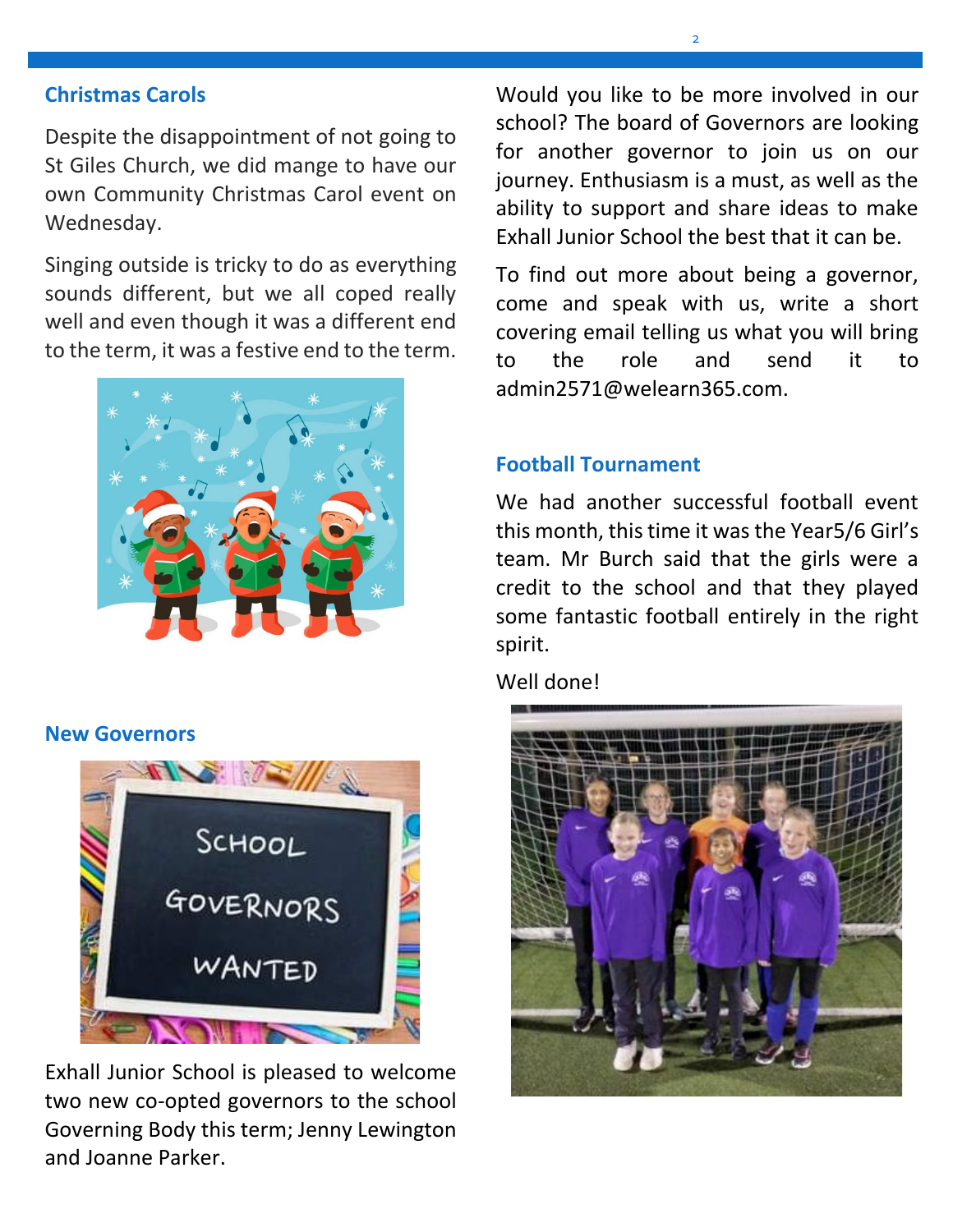#### **Attendance**

Obviously attendance levels, especially at this time of year, can be affected by illness. However, we still feel that attendance and punctuality need to be celebrated with weekly points being offered. This term Class F were the victors, well done. When we return for the Spring Term in January, individual awards will be given for those students who have had good attendance.

### **Christmas Food Bank Collection**



The Junior Leadership Team would like to thank you so much for your kind Christmas donations. Your support for those who are in **Christmas Coventry Rocks** need of some extra help at this time of year is a credit to the school.

## **Christmas Jumper Day**

On Wednesday 15 December 2021 pupils and staff looked very festive in their Christmas jumpers! It really added to the Christmassy feel during the Christmas lunch.



Over £80.00 was raised by the donations received. All proceeds will go to Save The Children. Thank you.

# **Final Goodbye, Mr Lee**

Mr Lee, our Deputy Headteacher, leaves Exhall Junior's at the end of this term.

As we have mentioned, he has shown great commitment to the children's learning, and we know he will continue this as Headteacher of St John's in Kenilworth.

Actions are in place already to cover the roles Mr Lee has until a suitable appointment can be made. We all wish him the best of luck!

#### THE ULTIMATE WHAT'S ON GUIDE **FOR FAMILIES IN COVENTRY**



**EVENTS . LOCAL ATTRACTIONS GROUPS & CLASSES . DAY TRIPS** 

Coventry Rocks is a great way to find out about events in the local area over the festive period.